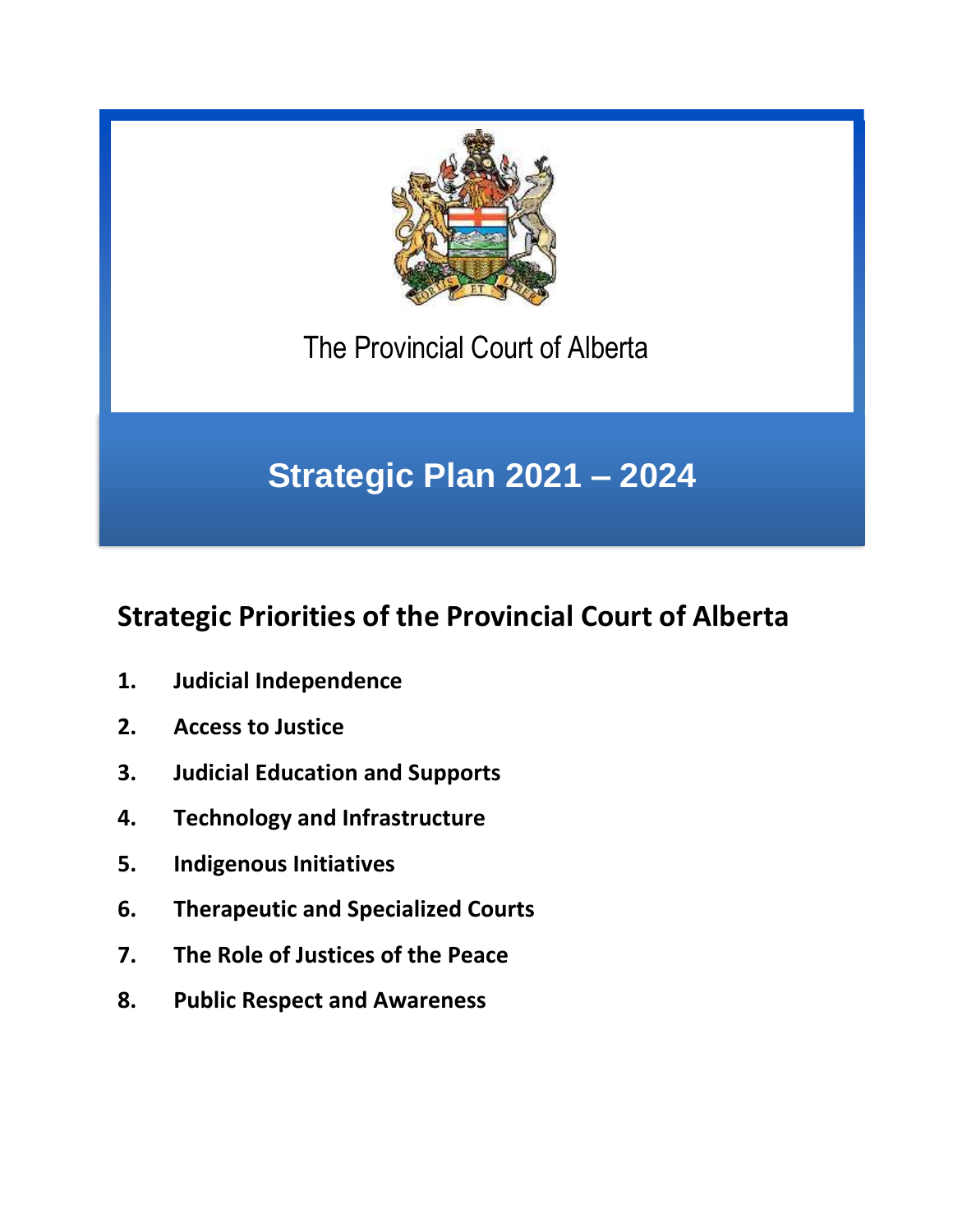## **Table of Contents**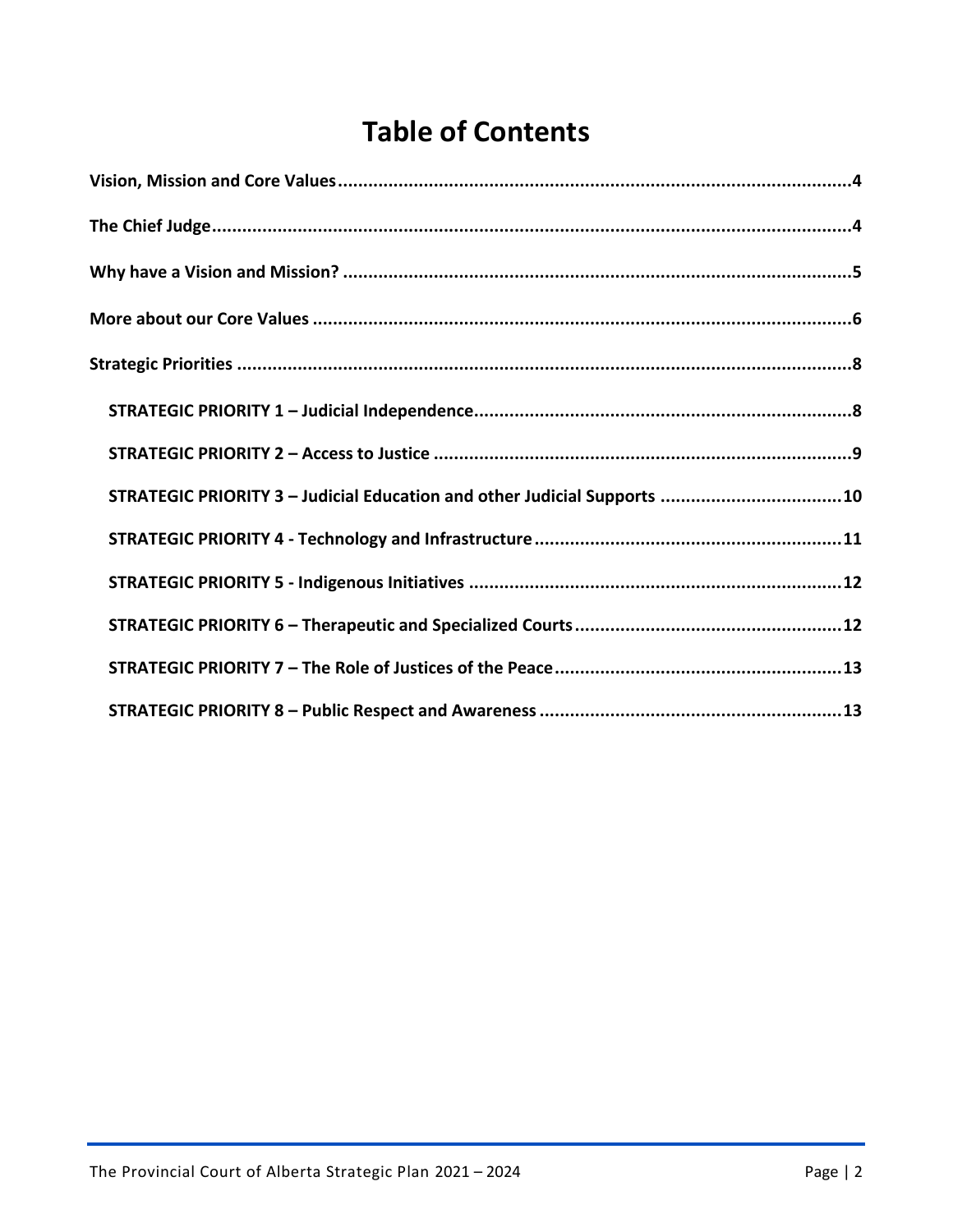## **Introduction**

The Provincial Court of Alberta has a tradition of developing strategic plans. This plan covers the period 2021-2024 and incorporates much of the work from previous plans. It also incorporates the results from both an internal and external survey as well as suggestions and feedback received from meetings with Judges, Justices of the Peace, and stakeholders.

This was a planning process that occurred during a global pandemic that has affected, in some way, every person on this planet. We will learn from our experiences and will make some changes – not simply for the sake of change but because in some circumstances we have accepted that there is a more effective way to fulfill our mandate and to realize our Mission and Vision.

This plan begins with an articulation of our Mandate, our Vision, our Mission, and our Core Values and then sets out the Court's focus over the next 3 years by stating broadly our strategic priorities, followed by our objectives and action items.

It is not intended to be a detailed description of activities but rather a roadmap that helps direct our activities and assists in making decisions about where to focus our energies and resources.

## **Mandate**

The Provincial Court of Alberta came into being on July 1, 1973 when the *Provincial Court Act*, S.A. 1971, c. 86, came into force. It is a statutory Court of record that exercises jurisdiction in five main areas of law: Adult Criminal, Provincial Offences and Inquiries, Civil, Family (including Child Protection) and Youth Criminal. It is a constitutionally protected independent Court that assists persons in resolving their legal disputes and adjudicates matters in accordance with the Rule of Law.

The Court operates in 73 locations throughout the Province and acts as the adjudicating tribunal for the vast majority of legal disputes in the Province. Over the last number of years the volume of cases has risen significantly: by over 20% in Adult Criminal, Family and Child Protection cases and by 8% in Civil cases. The annual number of cases commenced on an average over the last 3 fiscal years are: Adult Criminal – 128,358 cases; Civil – 13,210 cases; Family  $-11,743$  cases; Child Protection  $-8,512$ ; and Youth  $-6,957$ .

The Court operates a number of specialized therapeutic Courts and many of its Judges sit in specialized divisions.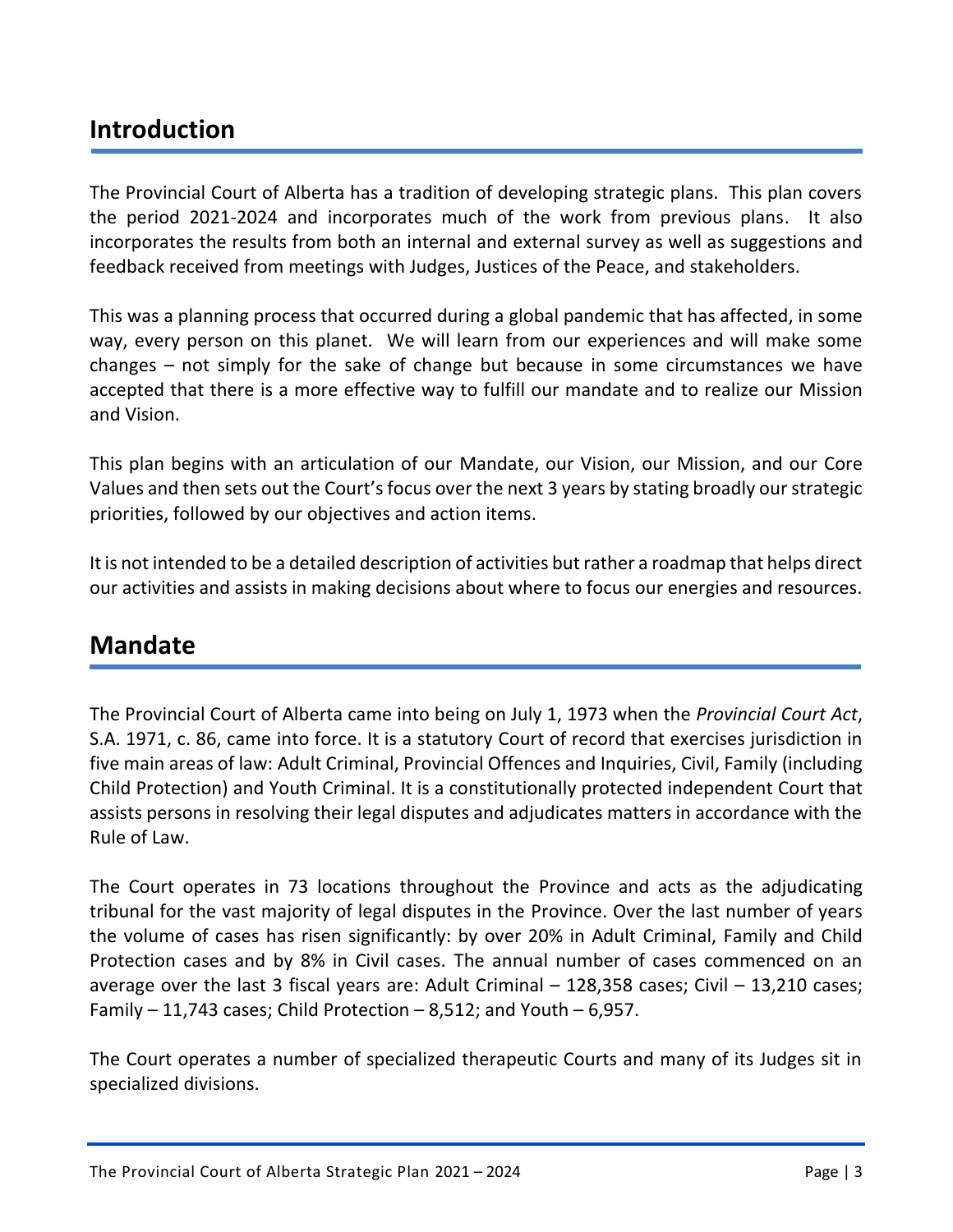## <span id="page-3-0"></span>**Vision, Mission and Core Values**

#### **Vision**

An independent and effective Court committed to the Rule of Law, respected and trusted by all Albertans.

#### **Mission**

To provide a fair, accessible and timely system of justice for all Albertans.

#### **Core Values**

Accountable and Transparent Accessible Effective and Efficient Excellence Equality before and under the Law Fairness and Impartiality Independent Innovative and Responsive

## <span id="page-3-1"></span>**The Chief Judge**

The Chief Judge supports the Court by:

- 1. Preserving and protecting Judicial Independence
- 2. Providing strategic leadership
- 3. Advocating for sufficient resources for the Court
- 4. Working with the Deputy Chief and Council to lead long-term planning and policy development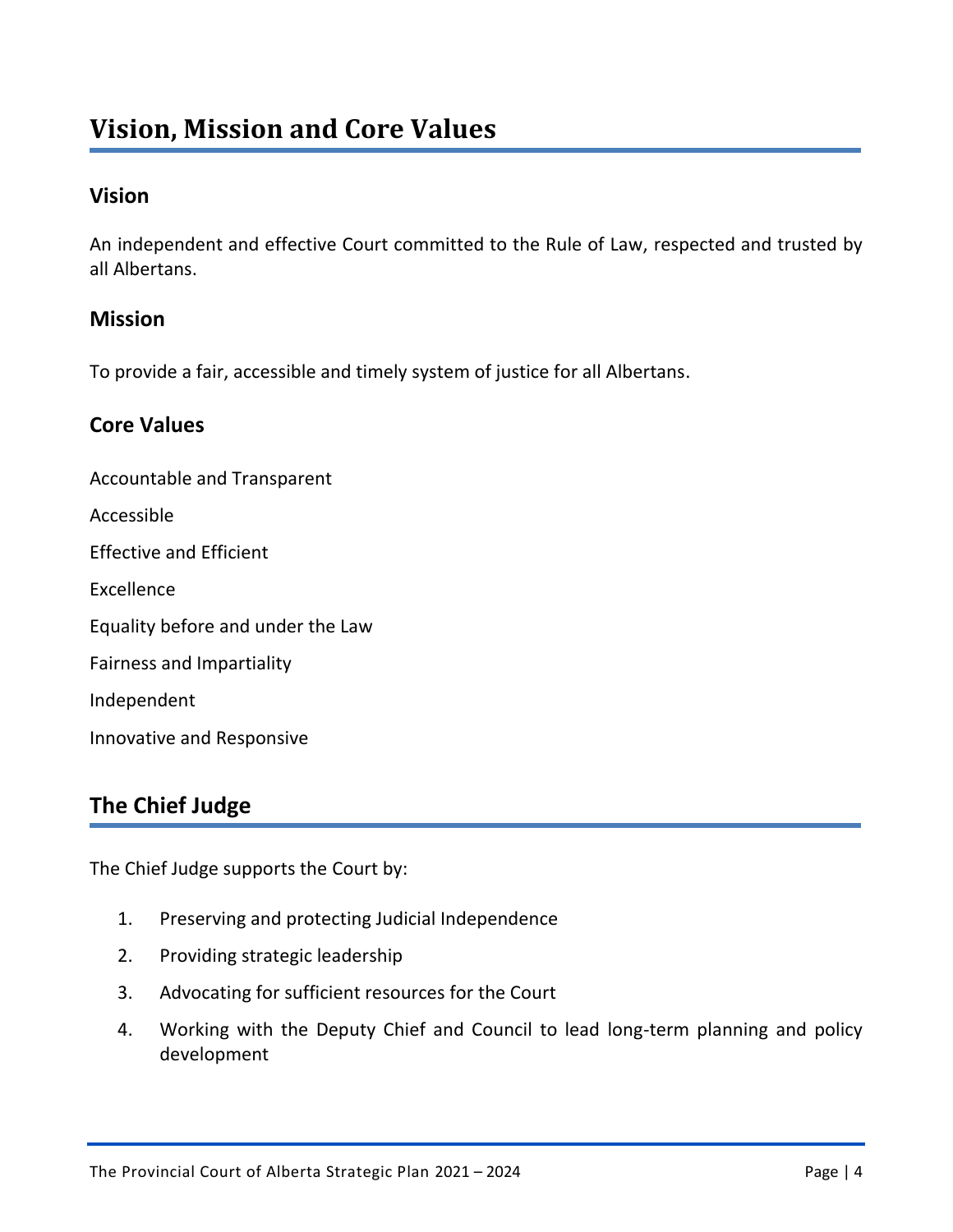- 5. Providing educational opportunities supplemental to those provided by the Alberta Provincial Judges' Association and the Society of the Justices of the Peace in Alberta
- 6. Developing, administering and reporting on the Court's budget
- 7. Directing and managing the Court Administrative Staff
- 8. Scheduling and assigning Judges and Justices of the Peace
- 9. Handling complaints in accordance with the *Provincial Court Act* and the *Judicature Act*

## <span id="page-4-0"></span>**Why have a Vision and Mission?**

The Provincial Court of Alberta plays a fundamental role in the daily lives of Albertans. The Court maintains the Rule of Law by which and through which citizens can order their lives.

In re-examining the Court's Vision, Mission and Core Values we first considered what these terms meant and whether, as a Court, we needed them. After all, is it not self evident what we are and what we are mandated to do? These concepts began with private organizations, moved to the not-for-profit sector and finally to government. Along the way Courts began to adopt planning processes and the creation of Visions and Missions became common – most provincial Courts have them – even the Supreme Court of Canada describes, in writing, its mandate and vision.

We examined the Visions and Missions of many other Courts and reviewed literature on the difference between these terms. There was no consistent definition or use of these terms. Some Courts had both and some only one.

We adopted this working definition of a Vision and Mission: the distinction between the two terms is rooted in the difference between "being" and "doing". Our Vision statement describes "who we are" or "what we are striving to be" and our "Mission statement" describes "what we want to do" or "what we do for whom".

As we discussed where to direct the resources allocated to the Court over the next three years we contemplated what our fundamental purpose was and what our future might look like. In the end we found it helpful to continue to articulate the Court's Mission and Vision, and the Core Values we hold. We believed that this would help us in making decisions now and in to the future.

We have articulated our Vision, Mission and Core Values in a slightly different way than in earlier plans. We did this after we carefully considered the comments in the internal survey.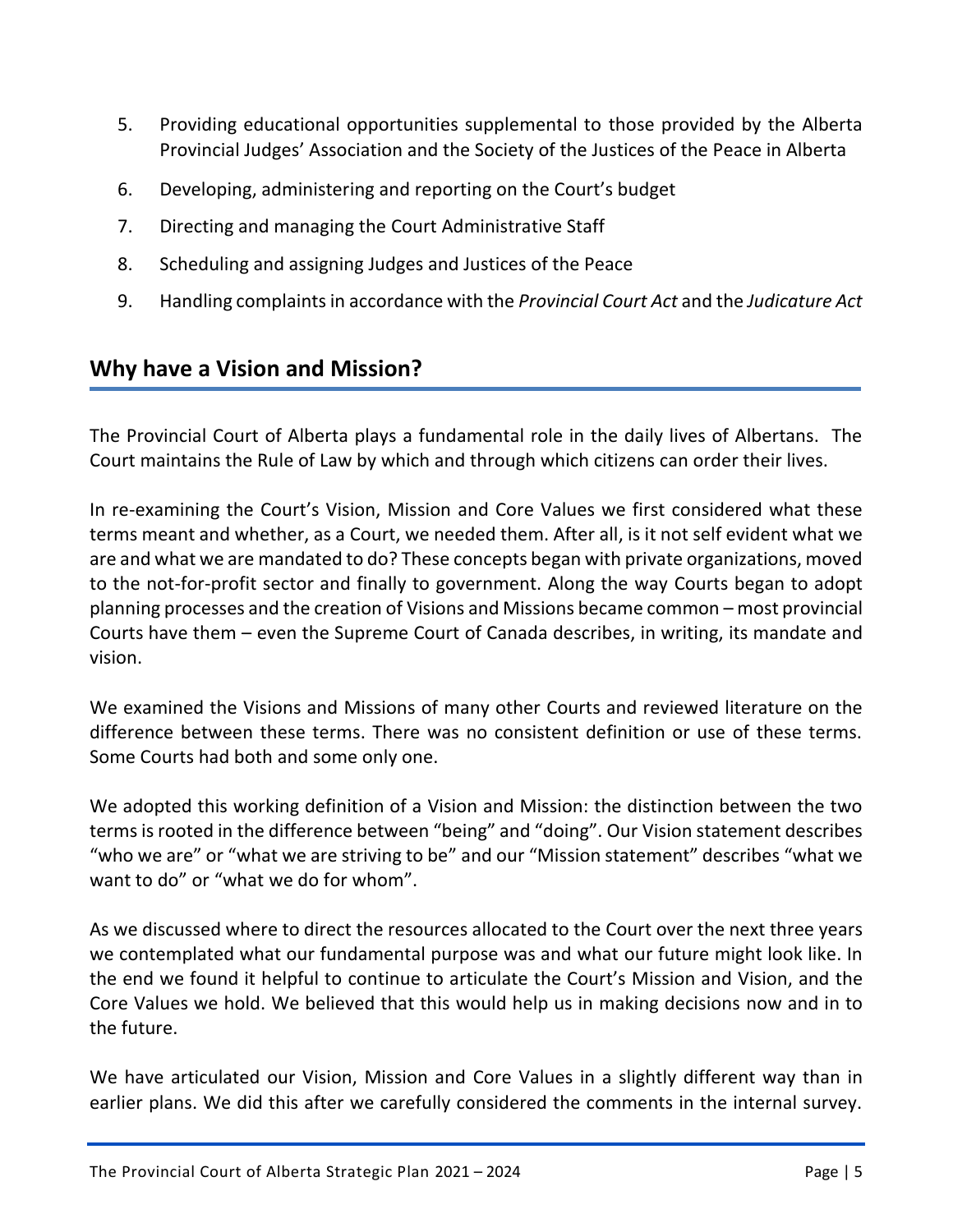For example, we deleted the word "modern" from the Vision statement and we have given greater priority to the word "independent". We concluded that the word "modern" is no longer very modern and we agreed with many of the survey comments that the concept of independence is central to all we do.

#### <span id="page-5-0"></span>**More about our Core Values**

Courts are fundamental to Canadian democracy. They have unique constitutional responsibilities and a unique role to play. For that reason, they are given a constitutionally protected place in society. A Court must epitomize judicial independence, integrity, and fairness. It is therefore, critical for a Court to express the foundational values that will guide it as it carries out its unique responsibilities.

Our Core Values guarantee fair procedure and equal protection under the law to all those who appear before the Court. They define the principles for a corresponding Court culture, providing direction for Judges, Justices of the Peace and all support staff to ensure a properly functioning Court. The Provincial Court of Alberta will strive to embody these Core Values in all the work it performs.

We have re-stated, re-organized and listed our Core Values in alphabetical groupings.

#### **Accountable and Transparent**

The Values of Accountability and Transparency include the propriety of the court process, the reasons for the decision made, and the neutrality of the decision maker. Justice must not only be done but must also be seen to be done.

#### **Accessible**

The Value of Accessibility recognizes that all Albertans irrespective of their background or circumstances can gain entry to the legal process (including reasonable filing fees and other costs, access to counsel, and an interpreter when needed) and use Court resources in a way that lets them feel this is their justice system. The ability to obtain accurate and complete information about the court and judicial process, the law applicable to a particular case and the results of individual cases is also essential to accessibility.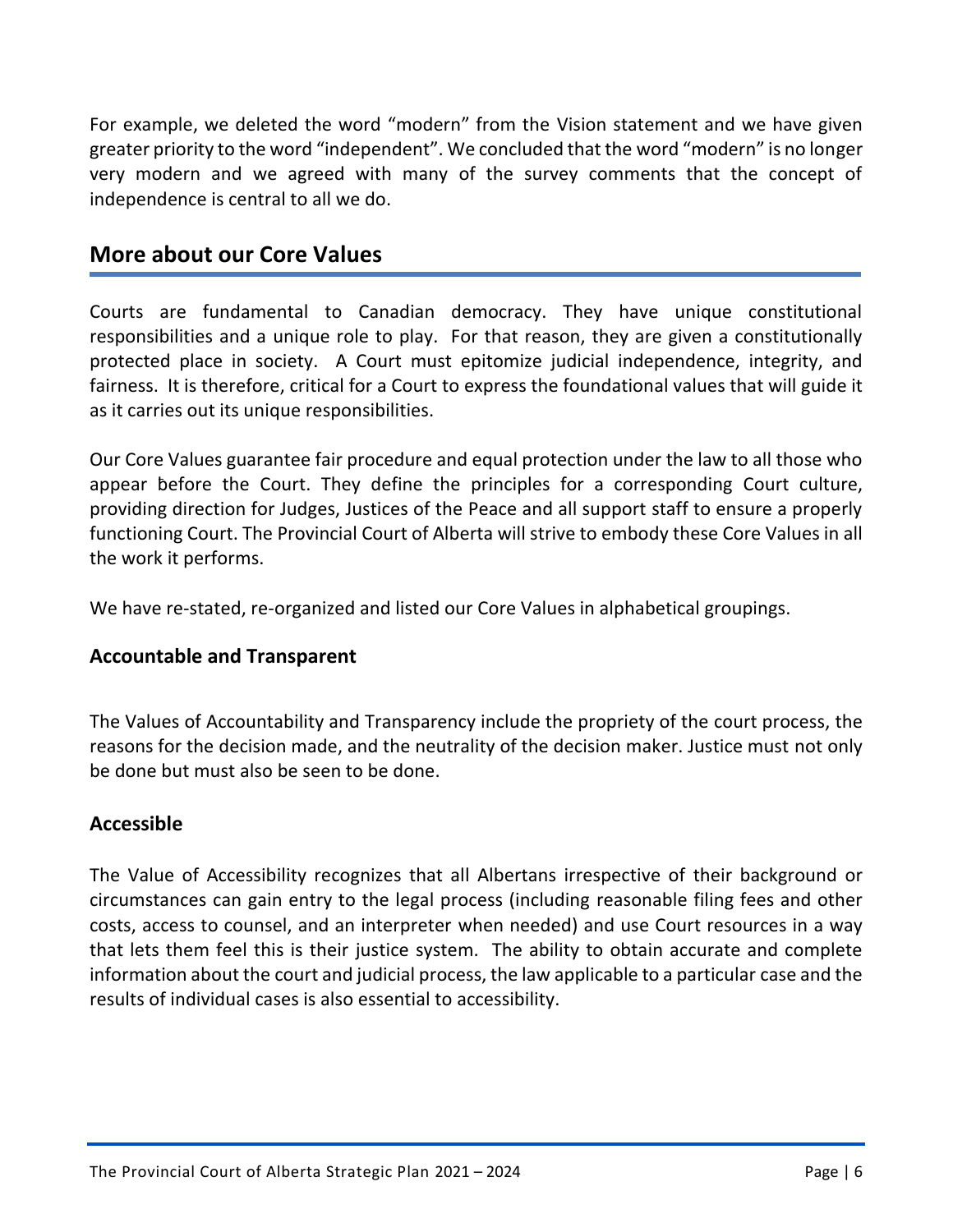#### **Excellence**

Judges and Justices of the Peace must make decisions based upon a thorough understanding of the applicable law, the facts of each case, and the complexity of the society in which we live, and must convey their reasons in a thoughtful and understandable way.

#### **Effective and Efficient**

A reliable system of Justice must be effective and efficient. It must balance the time required to properly obtain, present, and weigh the evidence, law and arguments, and avoid the unreasonable delay that is caused by inefficient processes and insufficient resources.

#### **Equality before and under the Law, Fairness and Impartiality**

The Values of equality, fairness and impartiality set the standards by which Judges and Justices of the Peace conduct themselves. In doing so the Court must embody the culture of respect in all interactions between members of the Court, its support staff, justice stakeholders, and all those who appear before the Court.

#### **Independent**

Above all things, a Court must be truly independent. Judicial independence is a cornerstone of the Canadian judicial system. Under our system the judiciary is separate from, and independent of, the other two branches of government, the executive and the legislative. It is a guarantee that each and every Judge and Justice of the Peace is able to make decisions free of influence and based solely on fact and law. This also includes the ability of the Court as an institution to manage legal and administrative processes without interference. Other aspects of this foundational principle are respected and advanced through the Judicial Council and the Judicial Compensation Commission process.

#### **Innovative and Responsive**

The Core Value of Justice does not change, but the way in which Court services are delivered does. The Court must be aware of the processes and technologies that exist and be prepared to incorporate them when it is appropriate to do so.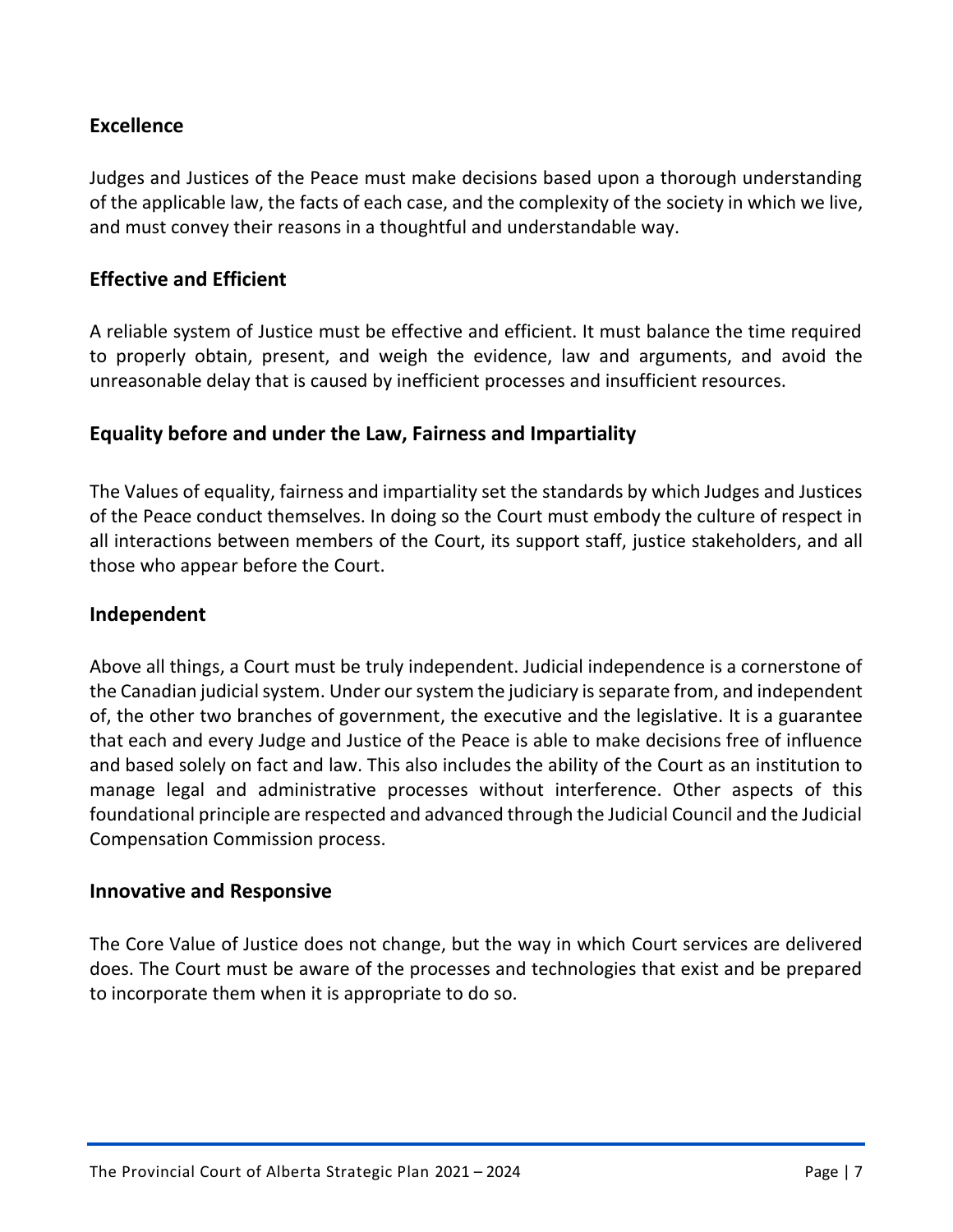## <span id="page-7-0"></span>**Strategic Priorities**

#### **Objectives and Action Items - Achieving the Strategic Priorities**

#### <span id="page-7-1"></span>**STRATEGIC PRIORITY 1 – Judicial Independence**

The principle of judicial independence has three components: security of tenure, financial security and administrative independence. All strategic priorities must be actualized in a way that does not infringe upon judicial independence.

- 1.1 Support the Alberta Provincial Judges' Association (APJA) and the Society of the Justices of the Peace (SJPA) in their efforts before their respective Compensation Commissions;
- 1.2 Continue to foster a strong working relationship with the APJA and the SJPA;
- 1.3 Together with the Minister of Justice, review the judicial appointments process to attract highlyqualified applicants for judicial positions and identify ways to expedite the timing of appointments when a judicial vacancy occurs;
- 1.4 Work with Alberta Justice and Solicitor General to update the 2017 Judicial Complement Report to reflect current workloads and conditions faced by the Court;
- 1.5 Continue to work collaboratively with the Attorney General of Alberta under the Memorandum of Understanding to address areas of mutual interest and concern;
- 1.6 Achieve a financial structure where the Court is recognized as separate from Resolution and Court Administration Services (RCAS);
- 1.7 Prepare annual Provincial Court operational budgets;
- 1.8 Maintain policies and procedures for Court administration that safeguard this principle;
- 1.9 Annually review and update the Provincial Court's 3-year Strategic Plan;
- 1.10 Prepare biennial reports of Court operations;
- 1.11 Achieve a change of the name of the Court from "The Provincial Court of Alberta" to "The Alberta Court of Justice", a name that more aptly describes the relationship between our citizens and the justice they seek from our Court;
- 1.12 Achieve a change in the formal title for judges of the Court from "Judge of The Provincial Court of Alberta" to "Justice of The Alberta Court of Justice";
- 1.13 Define areas of responsibility for management and administrative functions within the Court and achieve a reorganization of staff and functions where appropriate;
- 1.14 Implement performance management plans for support staff and legal counsel.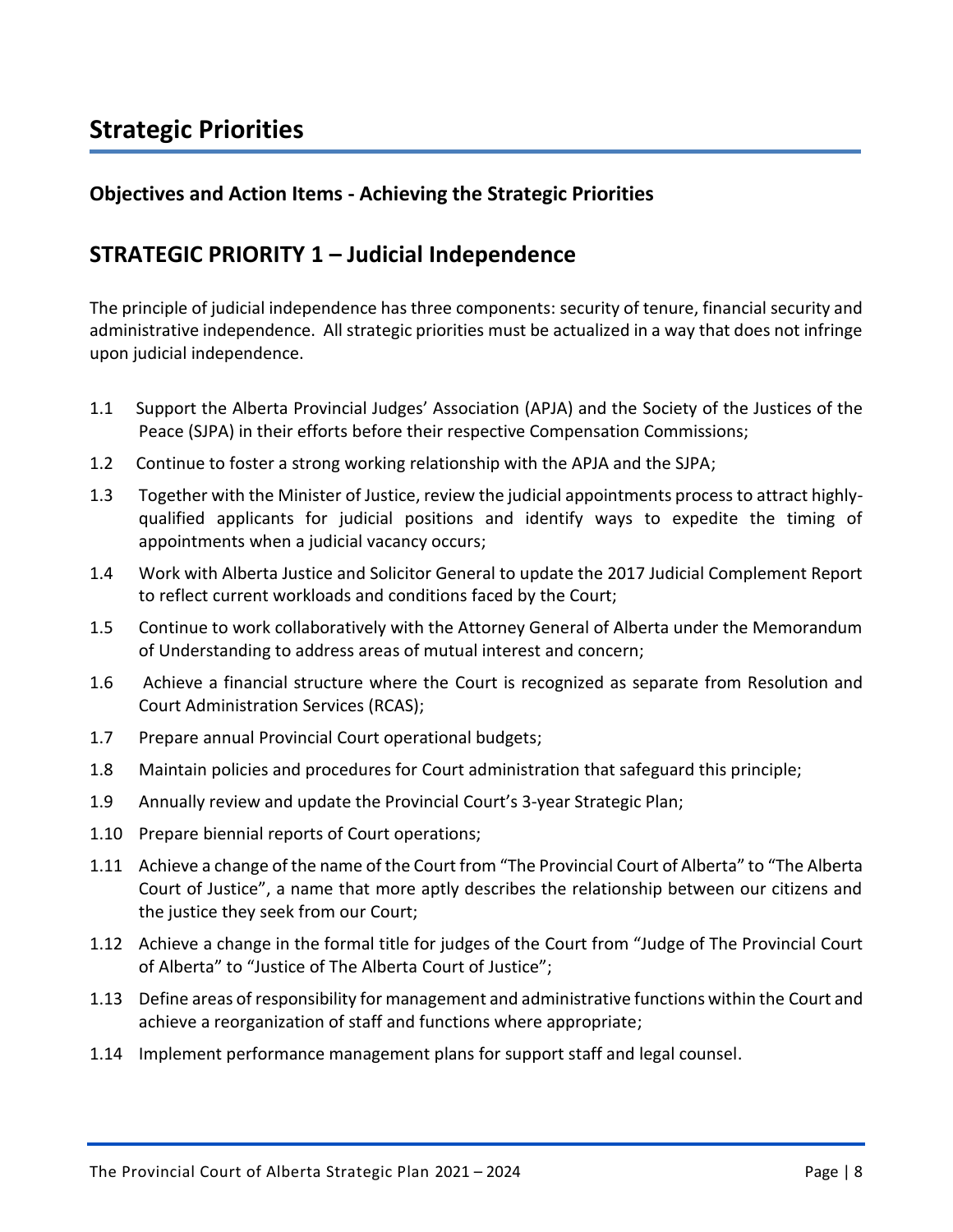## <span id="page-8-0"></span>**STRATEGIC PRIORITY 2 – Access to Justice**

The Court must enhance access to justice through excellence in Caseflow management, enhanced dispute resolution and improved processes and practices to ensure the timely, efficient and effective delivery of all services provided by the Court.

- 2.1 Support the ongoing work and mandate of the Judicial Caseflow Management Committees of Chief and Council for Criminal, Civil and Family & Youth;
- 2.2 Develop and implement strategies and measures to improve Caseflow to prevent delay and improve lead times in Court proceedings;
- 2.3 Develop and implement an enhanced, integrated provincial trial coordination/case scheduling system to ensure optimum use of Courtroom and judicial resources;
- 2.4 Establish achievable time-to-trial targets for Criminal, Civil, Family, Child Protection and Youth Justice Courts;
- 2.5 Work to reduce "last-minute" trial collapses and trial adjournments in those areas over which the Court can exercise control in order to minimize loss of Court time and judicial resources;
- 2.6 Incorporate technology and processes to implement effective virtual appearances for counsel, witnesses and other justice participants in procedural, pre-trial processes, motions, dockets and where appropriate, matter involving viva voce evidence;
- 2.7 Adopt a standard set of protocols and best practices for virtual appearances;
- 2.8 Implement the *Criminal Rules of Court;*
- 2.9 Continue to advocate for an increase in the Civil jurisdiction to \$100,000;
- 2.10 Ensure that a well-qualified bench of French-speaking Judges continues to be available for French language proceedings;
- 2.11 Continue to develop early intervention and alternative case resolution processes particularly in Family and Child Protection matters.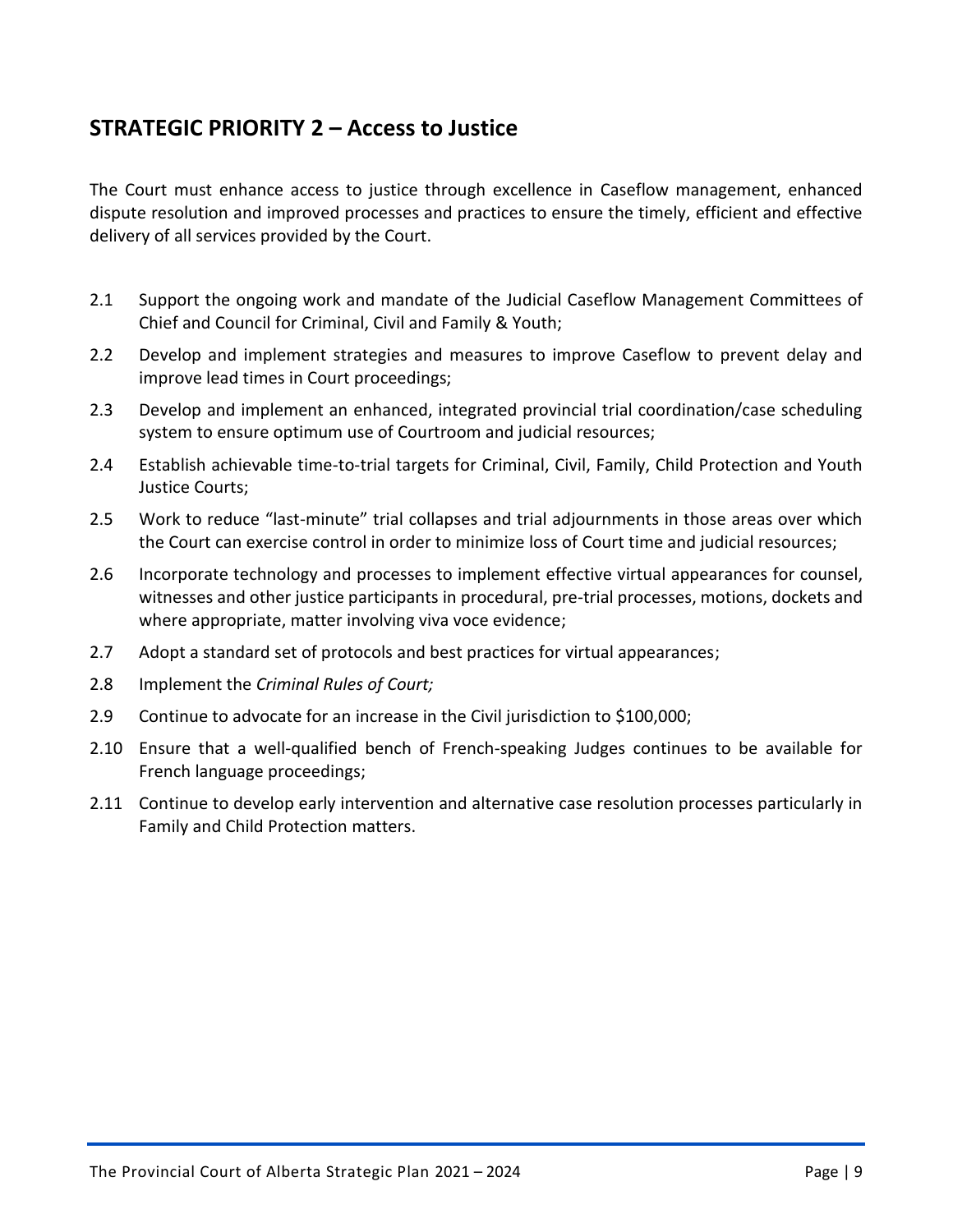## <span id="page-9-0"></span>**STRATEGIC PRIORITY 3 – Judicial Education and other Judicial Supports**

Enhance judicial education, training, and support to members of the Court to promote and embody a culture of professional development and continual improvement.

- 3.1 Work with the Alberta Provincial Judges' Association (APJA), Society of the Justices of the Peace (SJPA), the National Judicial Institute and other partners to improve the opportunities for Judges and Justices of the Peace to become involved in education and training projects and initiatives;
- 3.2 Review and update the Judicial Education Plans for Judges and Justices of the Peace, particularly for those newly appointed Judges and Justices of the Peace;
- 3.3 Review and update the Judicial Education Plan Mentorship Checklist for newly appointed Judges and Justices of the Peace;
- 3.4 Liaise with all other Court committees to ensure the education needs in those areas are incorporated in the education planning;
- 3.5 In addition to the bi-annual conferences organized by the APJA, the Office of the Chief Judge will develop and hold educational conferences for existing and newly appointed Judges and Justices of the Peace to enhance judicial education initiatives;
- 3.6 Continue to support Judges and Justices of the Peace in arranging relevant lunch and learn education sessions;
- 3.7 Support the Internal Judicial Education website and ensure that the materials posted, including bench books, are updated on a regular basis;
- 3.8 Continue ongoing training for Judges and Justices of the Peace on effective and efficient management of: i) self represented litigants; and ii) disruptive and vexatious litigants;
- 3.9 Assess the role of and the need for additional legal counsel to support the work of Judges, Justices of the Peace, and the Court as a whole, and assess the supports required for legal counsel;
- 3.10 Continue to advocate for an appropriate level of Library Services to support the Court;
- 3.11 Develop a comprehensive internal communication plan to better inform Judges and Justices of the Peace about matters of interest and concern to them.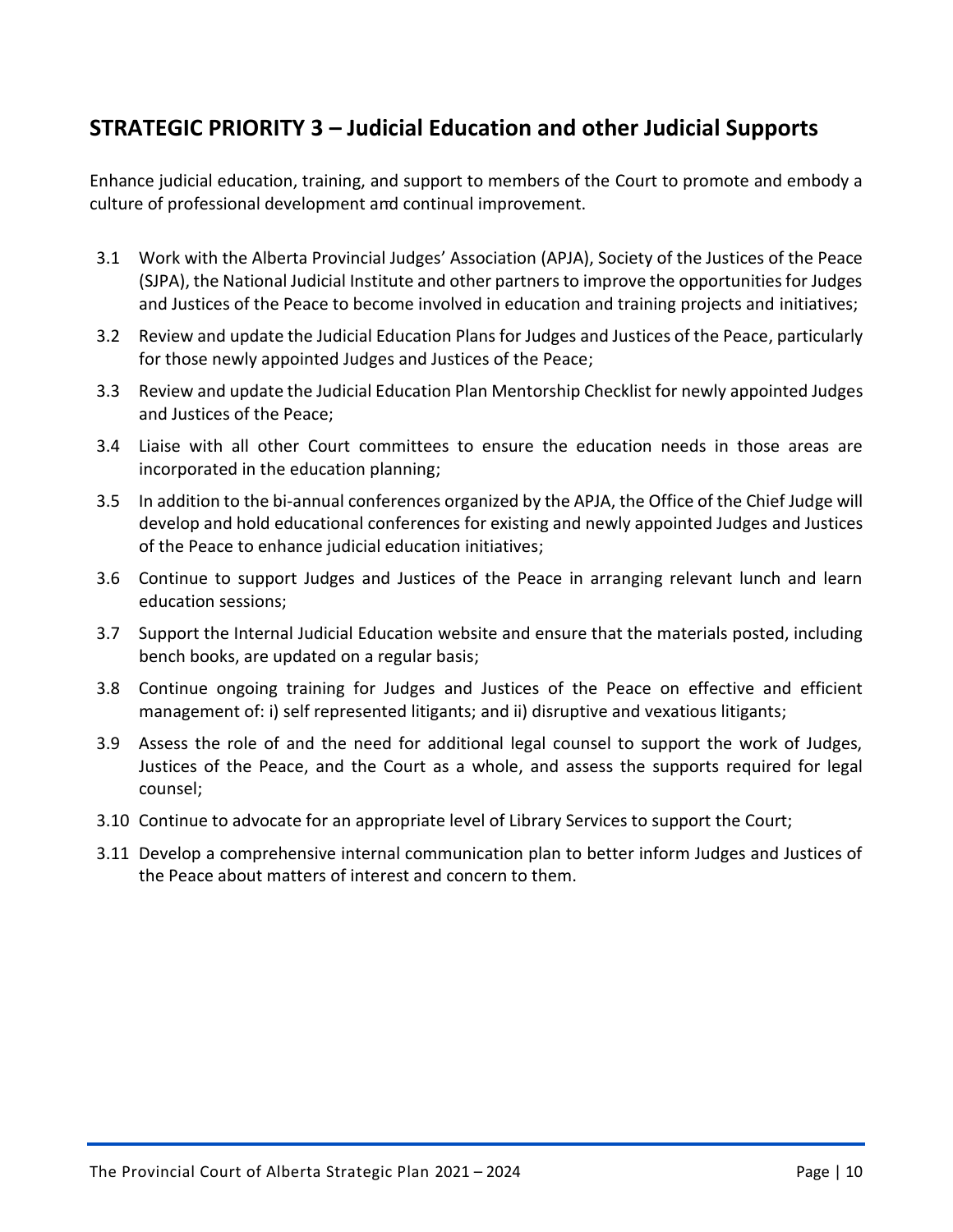## <span id="page-10-0"></span>**STRATEGIC PRIORITY 4 – Technology and Infrastructure**

Ensure the availability and effective use of technology and infrastructure to maximize the use of judicial resources; optimize the use of Court facilities; protect and preserve judicial information; and improve informational and procedural access to the Court.

- 4.1 Support the ongoing work and mandate of the Technology Committee of Chief and Council;
- 4.2 Develop and implement a Judicial Information Security Management System (ISMS), which conforms in principle to the Canadian Judicial Council Blueprint for the Security of Judicial Information (6<sup>th</sup> Edition 2019), and that is consistent with recognized information security and information management standards;
- 4.3 Incorporate technology and processes to implement effective virtual appearances;
- 4.4 Develop and implement the Digital Judicial Authorization system;
- 4.5 Support the development and implementation of Justice Digital Initiatives including:
	- a. A new Judicial scheduling system
	- b. Case management
	- c. M365 migration
	- d. E-filing initiatives
	- e. Courtroom digital service
	- f. Electronic informations
	- g. Electronic payment of fees system
	- h. Digital adjournment system
- 4.6 Work with the new Executive Director of Court Technology Services to ensure that the needs of The Provincial Court are promptly reflected in upgrades to infrastructure and services;
- 4.7 Participate in capital projects planning with Alberta Justice and Solicitor General, Alberta Infrastructure, Information Technology and other Alberta Courts;
- 4.8 Work with facilities management and continue to work with Alberta Justice to complete the upgrades to provincial Court facilities;
- 4.9 Work with Government to ensure an appropriate level of Court security in every Court location.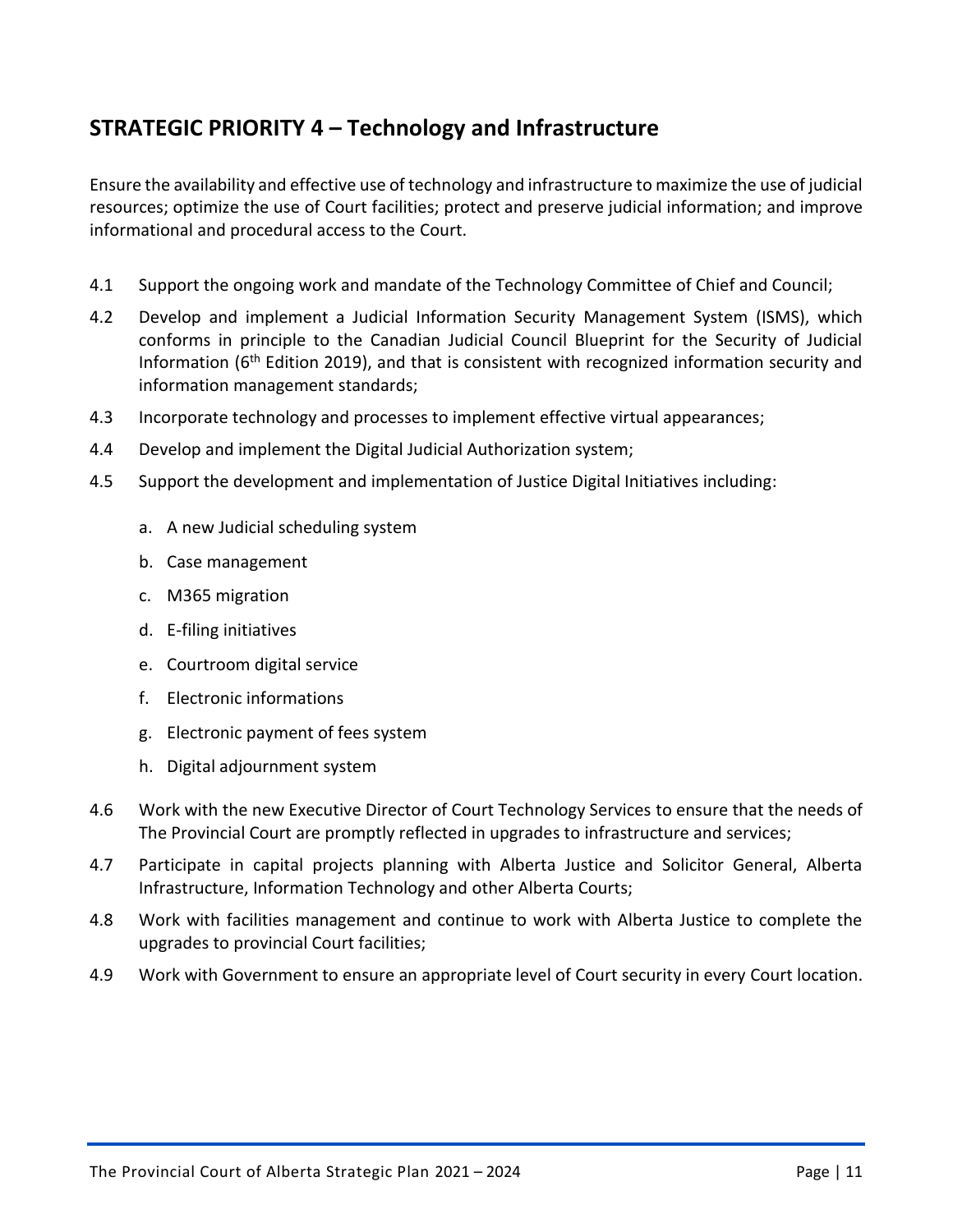## <span id="page-11-0"></span>**STRATEGIC PRIORITY 5 – Indigenous Initiatives**

The Court will work to provide a culturally relevant, restorative and holistic system of justice for Indigenous individuals including accused persons, offenders, victims, families, youth and children as well as those Indigenous communities impacted by the actions of those who find themselves before the Court.

- 5.1 Support the ongoing work and mandate of the Indigenous Justice Committee of Chief and Council;
- 5.2 Continue to engage local Indigenous communities to gather input into the establishment of restorative and holistic systems of justice that are unique to particular communities, including the feasibility of establishing and implementing additional Indigenous Courts for Criminal as well as Family and Child Protection matters;
- 5.3 Engage with Traditional Knowledge Keepers and Elders to assist the Court in understanding the unique cultural background and social circumstances of Indigenous individuals and communities to fulfill the sentencing principle in *s. 718.2* of the *Criminal Code* and the Supreme Court of Canada direction in *R. v. Gladue* & *R. v. Ipeelee*;
- 5.4 Work collaboratively with Alberta Justice and Solicitor General to develop an Indigenous Justice Strategy;
- 5.5 Identify strategies to improve the effectiveness of available services to Indigenous participants including, but not limited to, those who are experiencing Fetal Alcohol Spectrum Disorder;
- 5.6 Engage local Indigenous communities to assist in establishing a list of interpreters who can provide interpretation in Indigenous languages.

## <span id="page-11-1"></span>**STRATEGIC PRIORITY 6 – Therapeutic and Specialized Courts**

The Court will continue to respond to the needs and challenges arising from matters that involve: (1) justice participants from other diverse language, cultural, and ethnic backgrounds; (2) children and families; (3) self represented litigants; as well as those experiencing (4) mental health challenges; (5) addiction issues; and (6) domestic violence.

- 6.1 Identify strategies to improve the effectiveness of services to those participants who experience addiction and mental health challenges;
- 6.2 Continue to support the expansion of Drug Treatment Courts in Alberta;
- 6.3 Continue to support the strategies to improve the expansion and effectiveness of Domestic Violence Courts;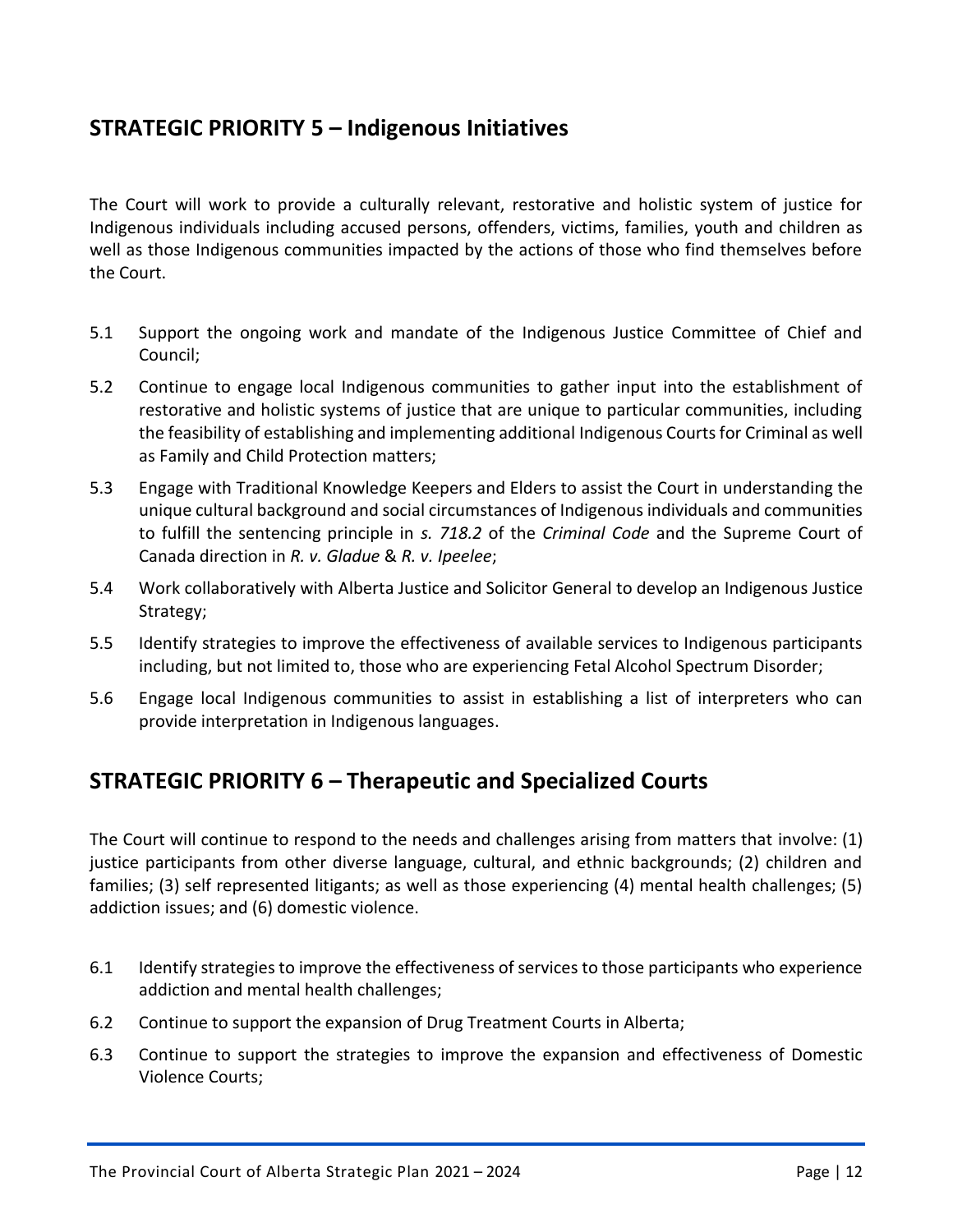- 6.4 Continue the work with Alberta Justice and Solicitor General to determine the need and feasibility of establishing and implementing additional Therapeutic Courts;
- 6.5 Develop and implement strategies to improve Court services for self represented litigants;
- 6.6 Develop and implement strategies to improve Court services for children and families;
- 6.7 Continue to work with Alberta Justice and Solicitor General to ensure that there is effective and timely access to qualified interpreters for Court proceedings.

## <span id="page-12-0"></span>**STRATEGIC PRIORITY 7 – The Role of Justices of the Peace**

The role of the Justice of the Peace has evolved over time. They are a dedicated, knowledgeable group of individuals and there is a need to consider how to use their skills and experience in more diverse ways to enhance the Court's ability to carry out its mandate.

- 7.1 Conduct a comprehensive review of the legislation, jurisdiction, mandate, appointment and structure of all aspects of the current work of Justices of the Peace;
- 7.2 Explore opportunities to have Justices of the Peace provide services to the full extent of their legislative authority;
- 7.3 Work with Alberta Justice and Solicitor General to determine the Justice of the Peace complement required to respond to current and anticipated workloads and conditions;
- 7.4 Together with the Minister of Justice review the application and appointment process for Justices of the Peace to attract highly qualified applicants and identify ways to expedite the timing of appointments;
- 7.5 Work with Resolution and Court Administration Services (RCAS) to ensure sufficient resources are maintained to support the work of Justices of the Peace.

## <span id="page-12-1"></span>**STRATEGIC PRIORITY 8 – Public Respect and Awareness**

Enhance public understanding, and community awareness of the Court and its critical role in maintaining respect for the Rule of Law and in the provision and delivery of judicial services to Albertans.

- 8.1 Develop a comprehensive external communication and outreach plan;
- 8.2 Continuously update and refresh the Court's public website to make it more informative and user-friendly to the public and participants;
- 8.3 Develop and implement Court processes that support clear communication of expectations and decisions to the Public;